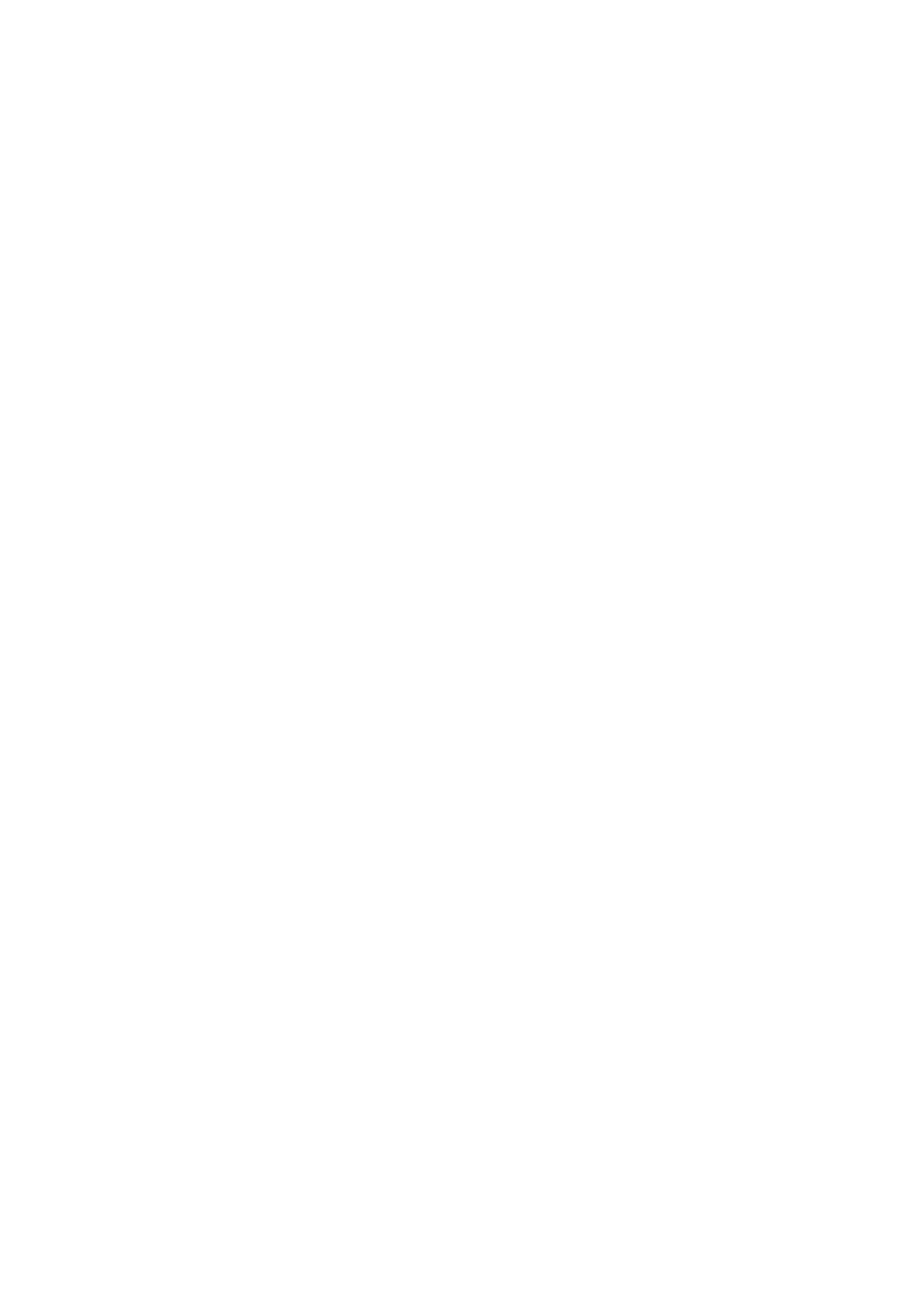

## Table of Contents

| R210 / R220 High Precision Regulator |  |
|--------------------------------------|--|
|                                      |  |
|                                      |  |
|                                      |  |
|                                      |  |
|                                      |  |
|                                      |  |
|                                      |  |
|                                      |  |
| R230 High Flow Precision Regulator   |  |
|                                      |  |
|                                      |  |
|                                      |  |
|                                      |  |
|                                      |  |
|                                      |  |
|                                      |  |
|                                      |  |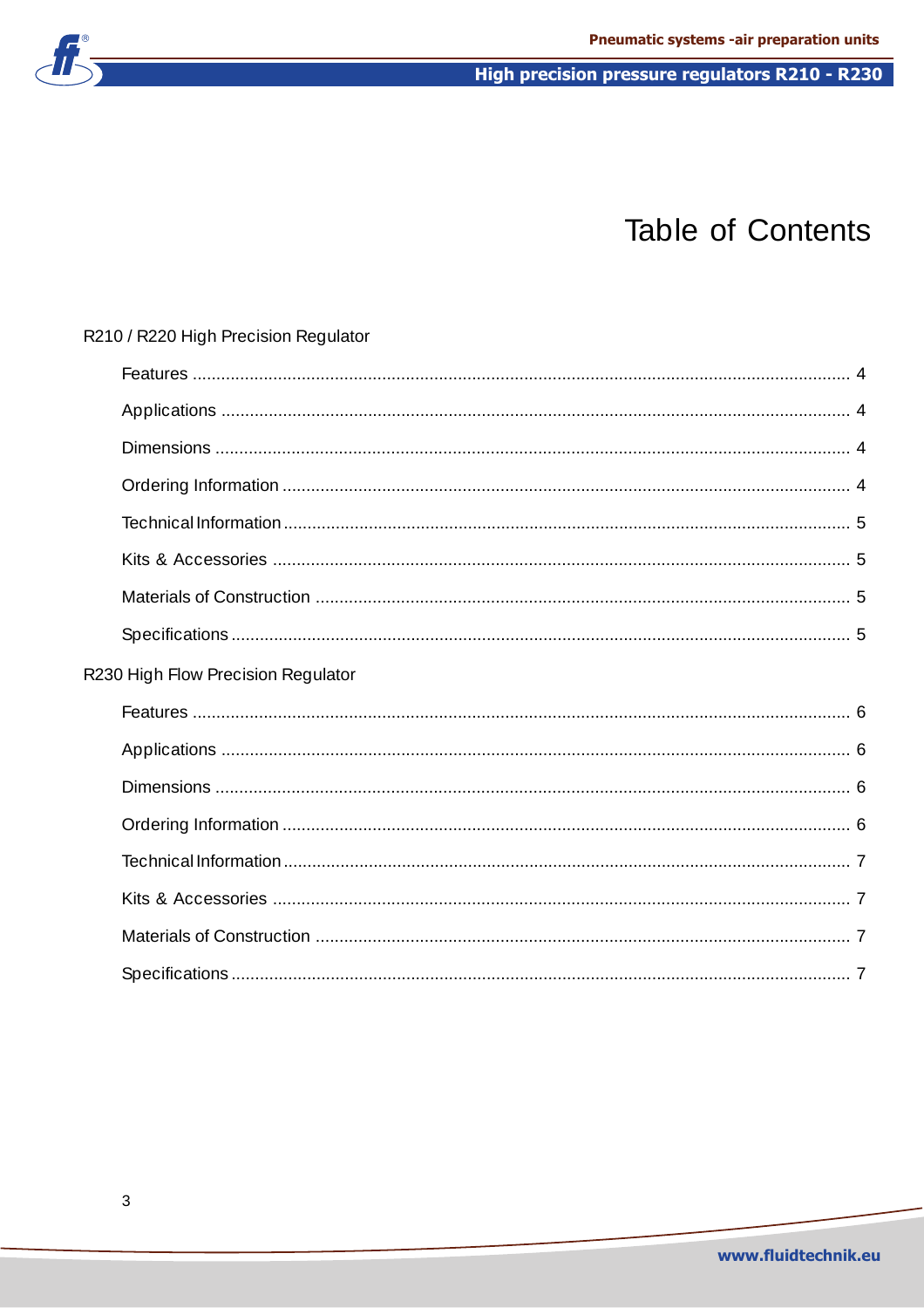

### **R210 / 220 High Precision Regulator**





### **Features**

- Accurate Pressure Regulation. Controls Output Pressure to within 0.1% Accuracy.
- Multi-Stage Regulation for Maximum Control and Stability.
- Two Full Flow Gauge Ports.
- Super Sensitive Relief. Downstream Pressure Buildup, Down to 0.3m bar Above the Set Pressure, is Automatically Vented through Internal Relief Valve.
- R220 has High Exhaust Relief Capacity.

### **Applications**

The R210 and R220 regulators are well suited for any process that requires very precise regulation of air pressure in pipes and vessels. These regulators are often used, but not limited to the following applications:

- Air Gauging
- Gas Mixing
- Calibration Standards
- Air Hoists
- Web Tensioning
- Gate Actuators
- Roll Loading
- Valve Operators
- Cylinder Loading

The R210 / R220 are high precision, multi-stage pressure regulators. This pressure controller provides the highest level of regulation accuracy and repeatability available and is ideal for applications that call for the utmost in control and maximum stability under variable operating conditions. A stainless steel measuring capsule is used as a sensing element to activate the high gain servo balanced control mechanism in which the main valve is controlled by a pilot valve. This allows for greater accuracy and eliminates many of the problems associated with conventional regulators using range springs and diaphragms.

| R210 / R220 Regulator<br><b>Dimensions</b> |                        |                       |  |  |
|--------------------------------------------|------------------------|-----------------------|--|--|
| A<br>52mm                                  | в<br>110 <sub>mm</sub> | C<br>97 <sub>mm</sub> |  |  |
| D<br>13.5mm                                |                        |                       |  |  |



### **Ordering Information**

|                |      |                 | Reduced Pressure Range (Bar) |                         |
|----------------|------|-----------------|------------------------------|-------------------------|
| Relieving      |      | $0.13$ to 2.7   | $0.13$ to 8.2                | 0.13 to 8.2 High Relief |
| In / Out Ports | 1/4" | <b>R210G02A</b> | <b>R210G02C</b>              | <b>R220G02C</b>         |

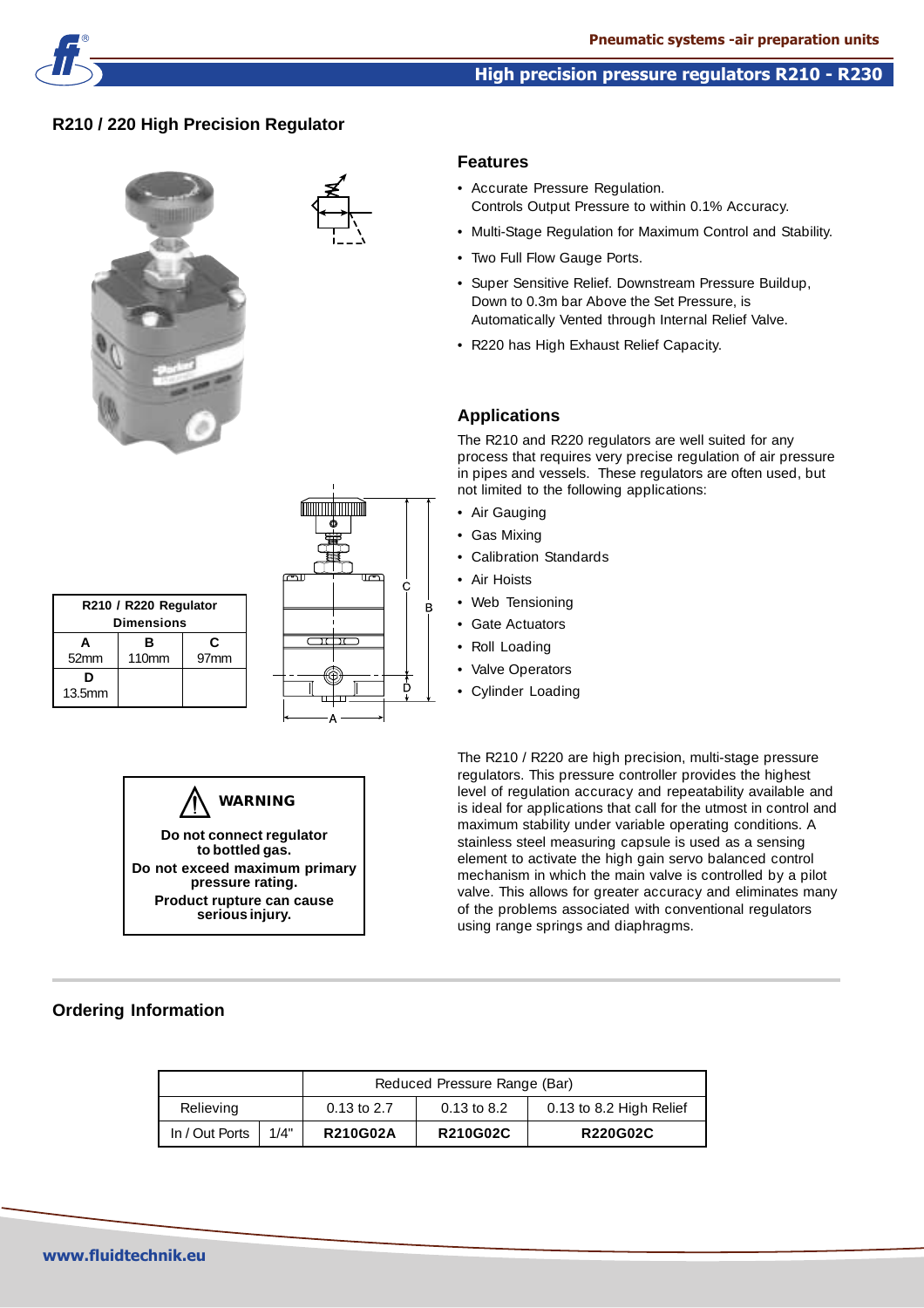### **Technical Information**





#### **Mounting Bracket: 446-707-045**

 $(2)$  Places

### **R210 / R220 Regulator Kits & Accessories**

### **Mounting Bracket Kits**

| <b>Service Kits</b>                       |  |
|-------------------------------------------|--|
|                                           |  |
|                                           |  |
| 0.13 to 8.2 bar (High Relieving)  RKR220C |  |
|                                           |  |

### **Materials of Construction**

### **Specifications**

| (Equals Bleed Rate plus other consumption)                       |                                  |
|------------------------------------------------------------------|----------------------------------|
|                                                                  |                                  |
| Effect of Supply Pressure Variation                              |                                  |
| Exhaust (Relief) Capacity<br>At 0.34 bar above 1.38 bar Setpoint |                                  |
| Flow Capacity<br>At 9 bar Supply,                                |                                  |
| (Can be used as additional full flow 1/4" outlet ports)          |                                  |
| Operating Pressure Range:                                        | bar                              |
| PRIMARY - Maximum                                                | 10                               |
| SECONDARY - Spring Pressure<br>2.7 bar Minimum<br>Maximum        | 0.14<br>2.70                     |
| 8.2 bar<br>Minimum<br>Maximum                                    | 0.14<br>8.2                      |
|                                                                  |                                  |
| * Temperatures below 0°C require moisture free air.              |                                  |
|                                                                  | Inches of Water Column = $1/8$ " |
|                                                                  |                                  |
|                                                                  |                                  |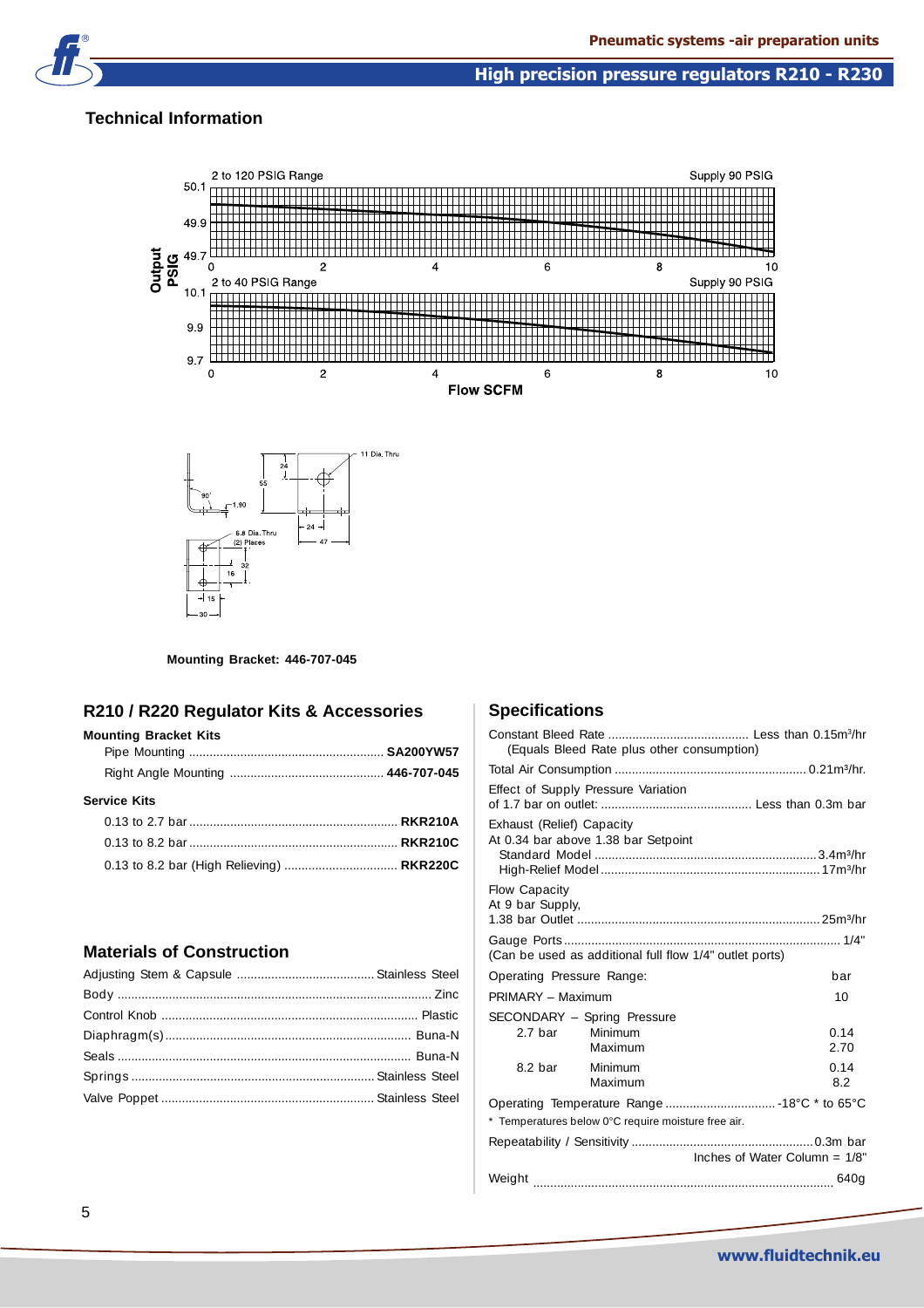

### **R230 High Flow Precision Regulator**







### **Ordering Information**

### **Features**

- Adjusting Knob.
- Diaphragm Design for Good Repeatability, Response and Sensitivity.
- Balanced Poppet.
- Two Full Flow Gauge Ports.
- Precise Regulation. Will Sense a Decrease in Downstream Pressure as Small as 1/4" of Water.
- High Fow Capacity. Flows of 37.8dm<sup>3</sup>/s Attainable with Minimal Drop.
- Stable Output. Dampening Action of Aspiration Tube makes Regulator Insensitive to Changes in Flow.
- On-line Maintenance. Can be Serviced Without Removal of Air Line.

### **Applications**

The R230 regulators are an ideal choice for any application that calls for accurately maintained output pressure under high flow conditions. This includes, but is not limited to such applications as:

Test Equipment

- Gas Mixing
- Valve Operators
- Positioning Cylinders
- Laboratory Equipment
- Web Tensioning
- Clutch & Brake Controls
- Roll Loading
- Test Panels
- Actuators

The R230 is designed for applications that require high flow capacity and accurate process control. A poppet valve which is balanced by utilizing a rolling diaphragm, insures a constant output pressure even during wide supply pressure variations. Stability of regulated pressure is maintained under varying flow conditions through the use of an aspirator tube which adjusts the air supply in accordance with the flow velocity.

|                |           | Reduced Pressure Range (Bar) |                   |                   |                 |
|----------------|-----------|------------------------------|-------------------|-------------------|-----------------|
| Relieving      | 0 to 0.13 |                              | 0 <sub>to 2</sub> | $0 \text{ to } 4$ | 0 to 10         |
| In / Out Ports | 1/4"      | <b>R230G02E</b>              | <b>R230G02B</b>   | <b>R230G02C</b>   | <b>R230G02D</b> |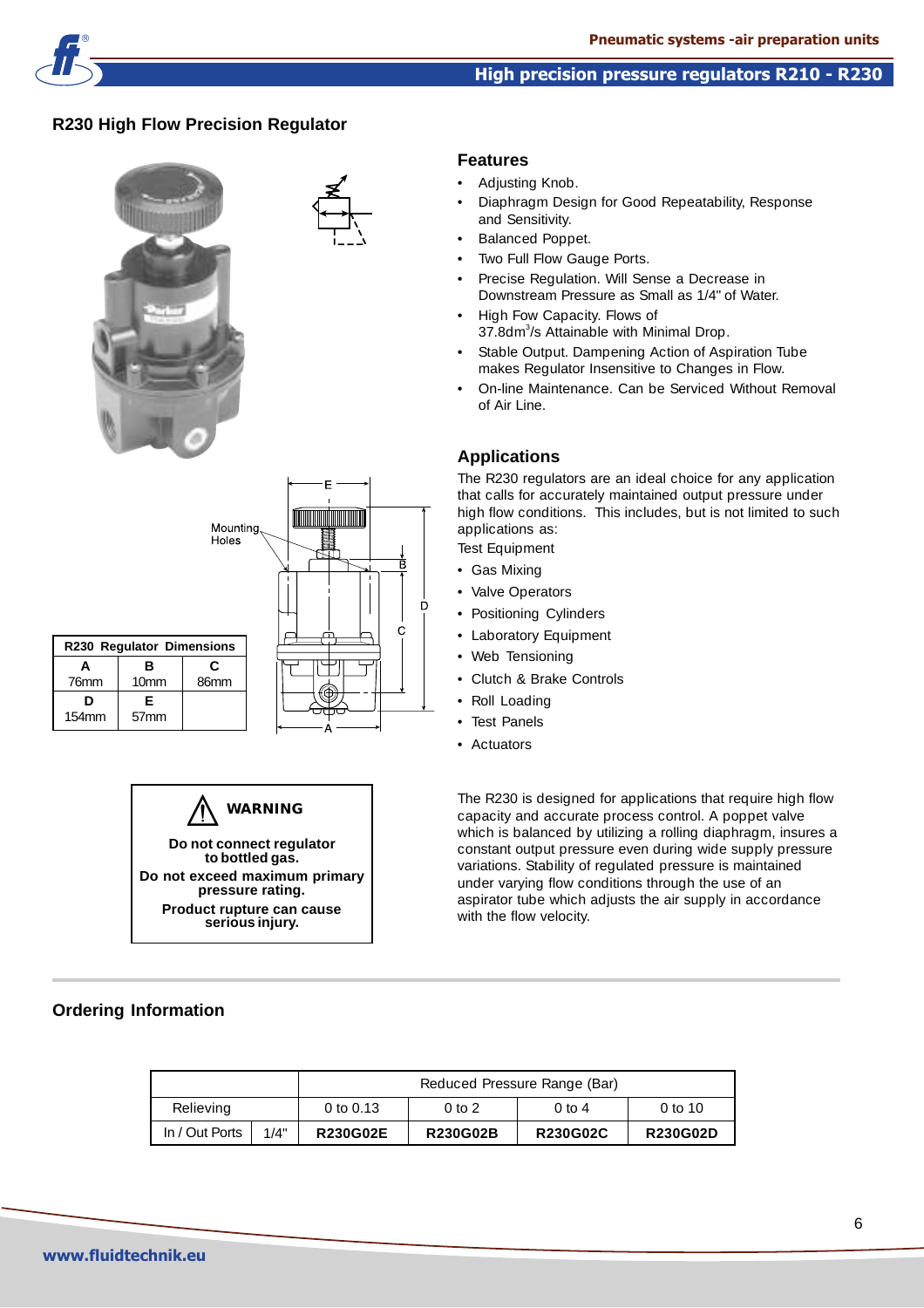### **Technical Information**





### **Mounting Bracket: 446-707-025**

### **R230 Regulator Kits & Accessories**

| Service Kits - Relieving |  |
|--------------------------|--|
|                          |  |
|                          |  |
|                          |  |
|                          |  |

### **Materials of Construction**

| Diaphragm  Buna-N Elastomer and Polyester Fabric |  |
|--------------------------------------------------|--|
|                                                  |  |
|                                                  |  |
|                                                  |  |
|                                                  |  |

### **Specifications**

| (Depending upon output pressure)                                                                                                                                 |           |
|------------------------------------------------------------------------------------------------------------------------------------------------------------------|-----------|
| (Can be used as additional Full Flow 1/4 Inch Outlet Ports)                                                                                                      |           |
| Effect of Supply Pressure Variation -<br>Less than 6mbar for 6.89 bar change                                                                                     |           |
| Exhaust (Relief) Capacity -<br>1.88 dm <sup>3</sup> /s with downstream pressure 0.3 bar above set<br>pressure. Exhaust commences at 0.7m bar above set pressure. |           |
| Flow Capacity -<br>At 6.89 bar Supply,                                                                                                                           |           |
|                                                                                                                                                                  |           |
| Operating Pressure Range -<br>PRIMARY - Maximum                                                                                                                  | bar<br>17 |
|                                                                                                                                                                  |           |
| (Downstream pressure 0,3 bar above set pressure)                                                                                                                 |           |
| Inches of Water Column = $1/4$ "                                                                                                                                 |           |
|                                                                                                                                                                  |           |
| The valve will open to full flow and fill a volume of 1250 cm <sup>3</sup>                                                                                       |           |
|                                                                                                                                                                  |           |